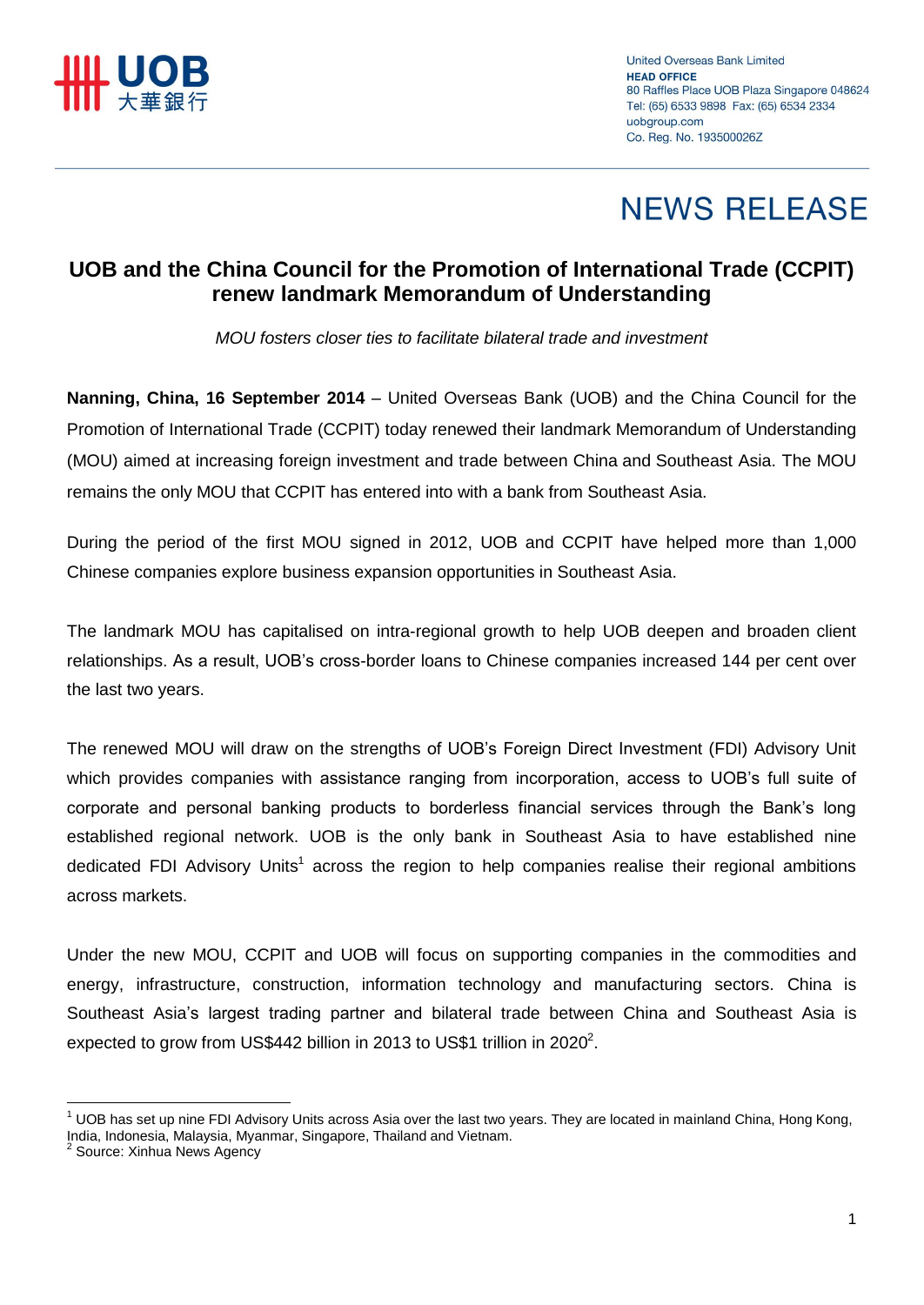

# **NEWS RELEASE**

Mr Wee Ee Cheong, UOB Group's Deputy Chairman and Chief Executive Officer, said at the signing ceremony today, "Asia's economic transformation is opening up new avenues for long-term growth and we continue to see intra-regional trade and income levels rise. These regional trends and complementary strengths of CCPIT and UOB are what this MOU will continue to harness and convert into business opportunities for companies across the region."

The extension of the MOU is yet another milestone in a four-decade long relationship between UOB and CCPIT that began when UOB led a trade mission to China in 1971. CCPIT is China's largest institution for the promotion of foreign trade with representatives from across the country and all industry sectors.

UOB will continue to work closely with CCPIT to help Chinese companies seize market opportunities in Southeast Asia through cross-border banking solutions including trade financing, loans, investments and deposits. Under the MOU, CCPIT will also help to support the expansion plans of UOB's regional customers into China.

The *UOB Asian Enterprise Survey 2014* confirmed that relationships matter when Asian enterprises select new regional expansion locations. The survey found that 44 per cent rely on the advice of personal and business contacts with a similar language or culture (24 per cent) or trade associations and financial advisers (20 per cent).

– Ends –

### **About United Overseas Bank**

UOB plays an active role in the community, focusing on the arts, education and children. It has, over more than three decades, held the longest-running art competition in Singapore, the UOB Painting of the Year. In recognition of its contributions to the arts, UOB was conferred the National Arts Council's Distinguished Patron of the Arts Award for the tenth consecutive year in 2014. UOB also encourages its employees across the region to be involved in its regular volunteer activities. This includes the annual UOB Heartbeat Run which is held in Singapore, Malaysia, Indonesia, Thailand and mainland China.

United Overseas Bank Limited (UOB) is a leading bank in Asia with a global network of more than 500 offices in 19 countries and territories in Asia Pacific, Western Europe and North America. Since its incorporation in 1935, UOB has grown organically and through a series of strategic acquisitions. In Asia it operates through its branches and representative offices as well as banking subsidiaries in China, Indonesia, Malaysia, the Philippines, Singapore and Thailand.